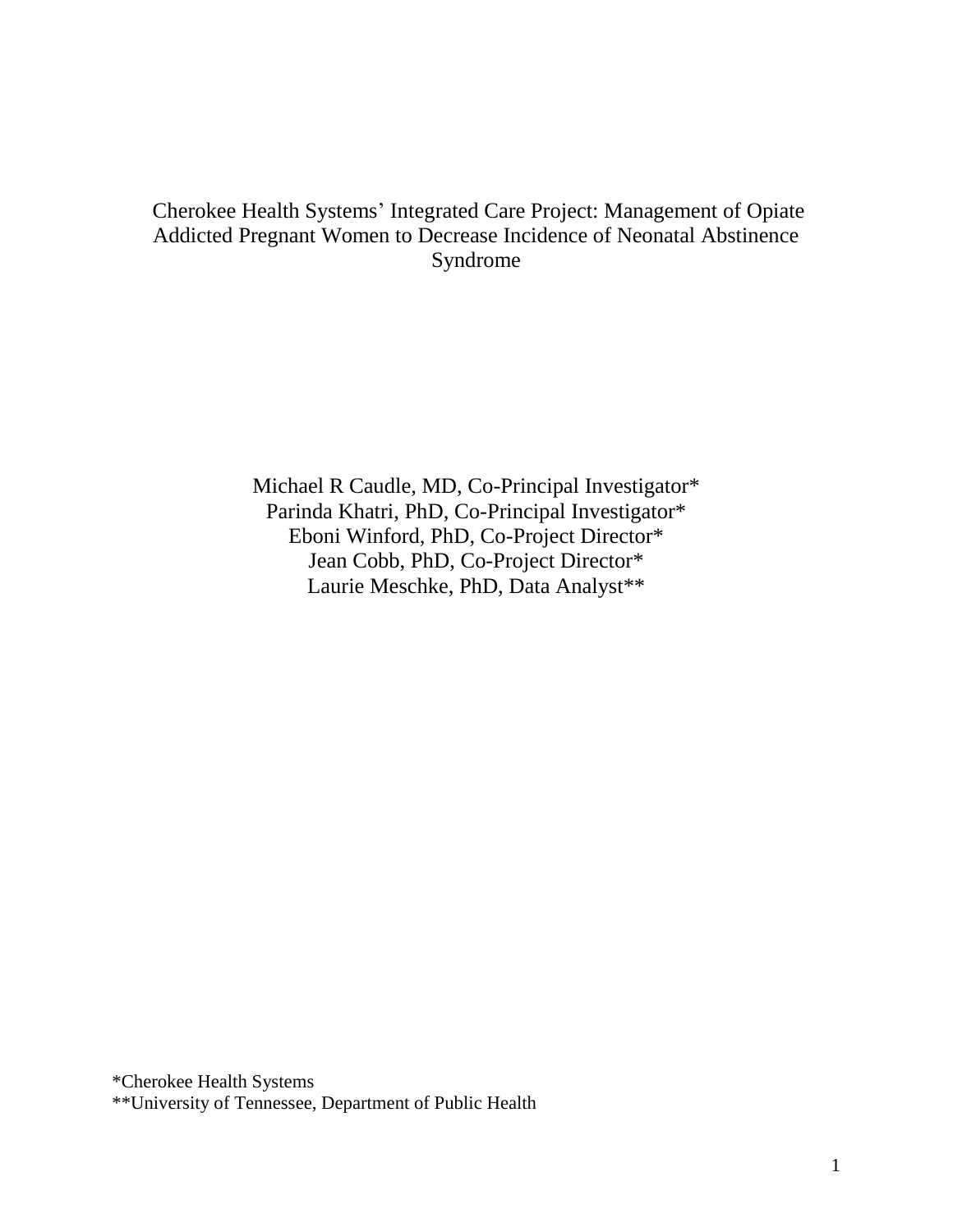#### **INTRODUCTION**

Neonatal Abstinence Syndrome (NAS) due to maternal opiate use has grown exponentially over the past several years, particularly in Eastern Tennessee. As of the date of this report, 366 new cases of NAS were reported in the state compared to 338 reported at the same time point in 2014 (TN Department of Health, 2015.) Of pregnant women who are addicted to opioids, 65 to 73% are estimated to also have diagnosable mental health problems. Evidence shows that the integration of mental health treatment with addiction treatment improves outcomes. Many prenatal programs, however, fail to address the concurrent mental disorders that either contribute to the development of addiction or co-occur with it.

For this reason, Cherokee Health Systems (CHS) began an integrated women's clinic specializing in substance use disorders in March of 2012. Women are seen at the CHS Center City clinic five days a week. Pregnant women identified with substance abuse are seen for follow-up in the high risk OB-GYN specialty clinic on Wednesdays and Fridays. At the initial intake visit, women have a 1) history and physical exam by an OB-GYN specialist, 2) assessment of gestational age, 3) substance abuse history and assessment, 4) behavioral health assessment by a clinical psychologist, 5) consultation with a psychiatrist for medication management as clinically indicated, 6) consultation with a community health coordinator/case manager for insurance applications, transportation, and other social support, and 7) blood and urine testing for routine prenatal tests and STD and drug testing. Patients are advised that throughout their pregnancy they will undergo intermittent point of care drug testing to assist in their treatment planning. Collaboration of providers at the initial meeting results in the diagnosis of concurrent mental disorders, current substance abuse status, assessment of pregnancy status, and the tailoring of a treatment plan to meet the individual needs of the patients. In cases where buprenorphine is clinically indicated and

2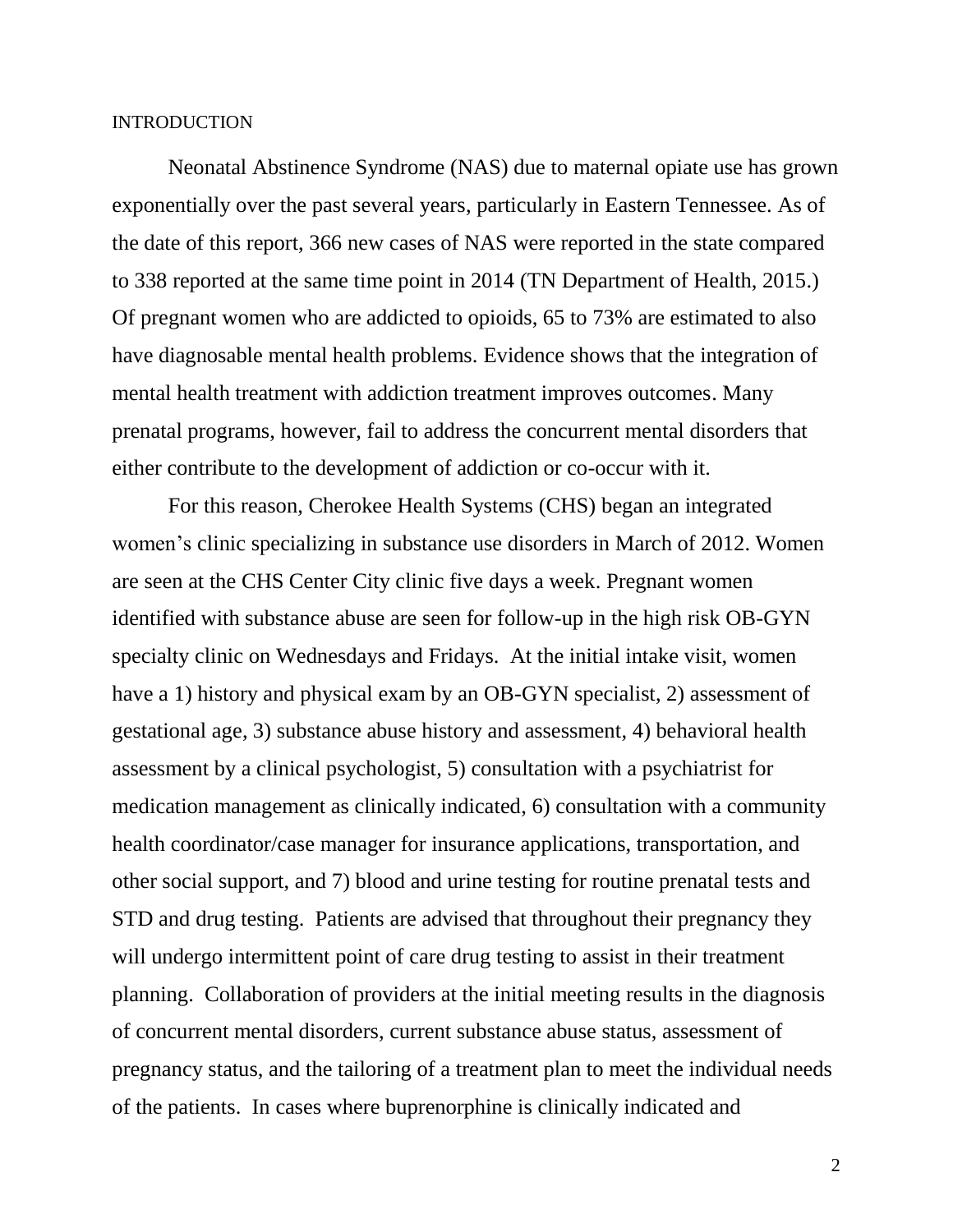appropriate to assist in the pregnant mother's addiction treatment, it is provided by a collaborating substance abuse specialist on a referral basis, with attempts to taper to abstinence by the third trimester of pregnancy. Over the course of the prenatal period, these pregnancies are jointly managed by CHS and maternal-fetal medicine in cooperation with University of Tennessee (UT) High Risk Pregnancy Center.

At delivery, neonatologists at either UT Hospital or East Tennessee Children's Hospital evaluate infants for evidence of NAS, and they are treated accordingly. Patients are scheduled to return to the women's clinic the week after delivery for continued management including treatment of depression, anxiety, or other mental disorders, and entry (when appropriate) into the intensive outpatient program (IOP) or another substance abuse treatment program. A specialist working collaboratively with the Knox County Department of Health and OB-GYN specialists provides contraceptive counseling.

CHS has evaluated this integrated mental health/medical model of addiction treatment to assess its effectiveness in limiting NAS and providing a platform for increasing rates of sobriety subsequent to pregnancy. Specifically, this evaluation addressed three questions:

- 1. What are the characteristics of pregnant women who abuse opioids?
- 2. What are the differences in maternal characteristics between women who are adherent to the treatment protocol and those who are not?
- 3. What are the differences in infant NAS-related outcomes between women who are adherent to the treatment protocol and those who are not?

Data included information on 37 women who were identified as using opiates during pregnancy and who received care in the CHS integrated care women's clinic between March 2012 and October 2014. Two licensed clinical psychologists employed by Cherokee Health Systems extracted research variables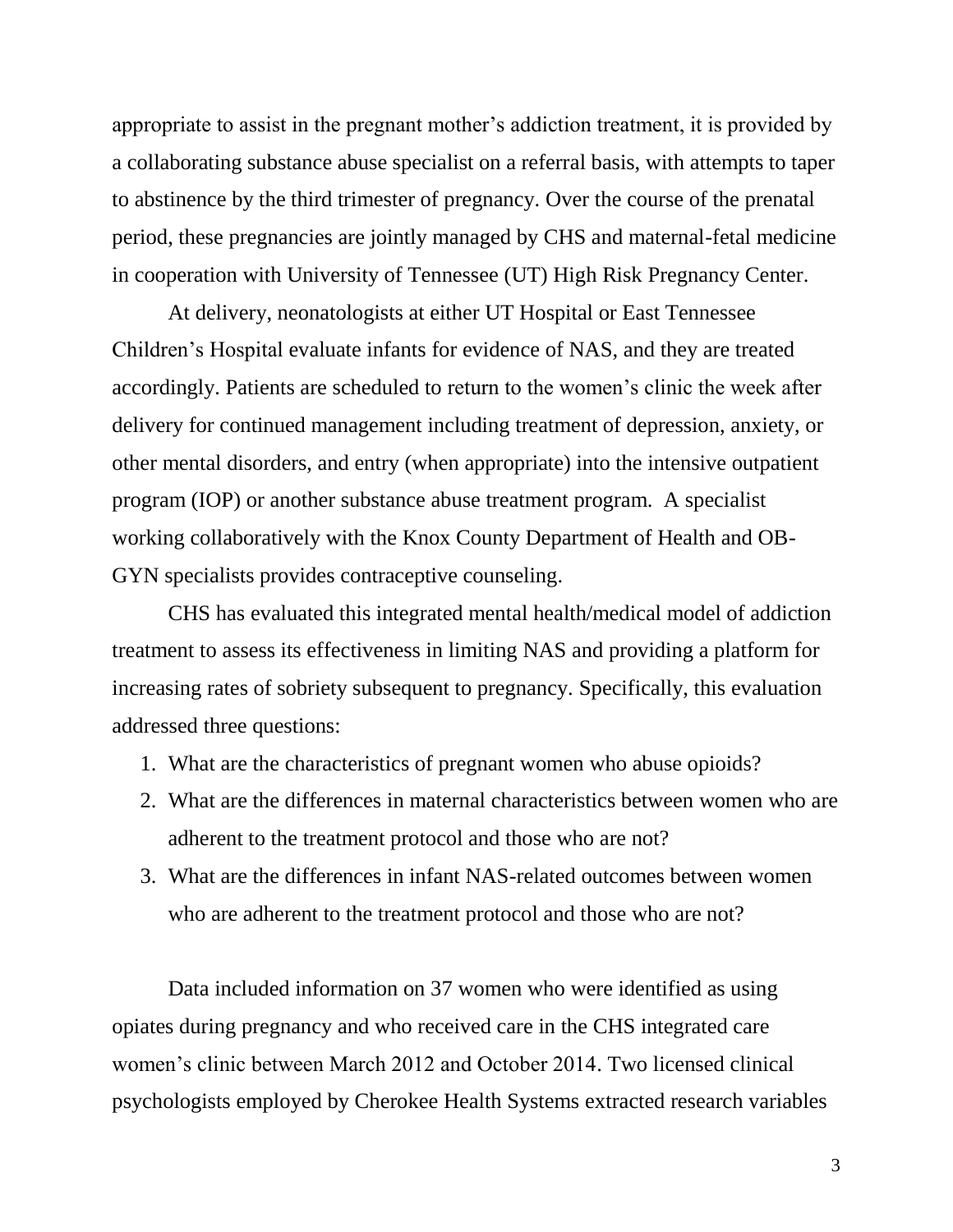from CHS' electronic health records. After extracting the data and removing personal identifying information, information was securely stored on the CHS network and transmitted electronically to the data manager at the University of Tennessee. Results of the analyses pertaining to the above questions are reviewed below.

### RESULTS

| <b>Characteristic</b>                        | <b>Median or Percentage</b>                             |  |
|----------------------------------------------|---------------------------------------------------------|--|
| Total number of patients $=$ 37              |                                                         |  |
| Age                                          | Median = $26.4$ years (range = $20-39$ )                |  |
|                                              | years)                                                  |  |
| Ethnicity                                    | 94.6% White $(n = 35)$                                  |  |
| Language                                     | 100% English ( $n = 37$ )                               |  |
| <b>County of Residence</b>                   | 62% Knox County ( $n = 23$ )                            |  |
| <b>Marital Status</b>                        | 81.8% unmarried/single $(n = 30)$                       |  |
| Number of Living Children                    | Median = 2 (range = $0-5$ )                             |  |
| Education                                    | 21.6% Less than HS $(n = 8)$                            |  |
|                                              | 40.5% HS grad or GED $(n = 15)$                         |  |
|                                              | 16.2% Some college $(n = 6)$                            |  |
|                                              | 8.1% Associates degree or higher $(n = 3)$              |  |
|                                              | 13.5% Missing info $(n = 5)$                            |  |
| <b>Employment Status</b>                     | 70.3% unemployed $(n = 26)$                             |  |
| <b>Insurance Status (including Medicaid)</b> | 87.5% insured at 1 <sup>st</sup> CHS visit ( $n = 32$ ) |  |

*Question 1: What are the characteristics of pregnant women who abuse opioids?*

In sum, patients were young, predominantly White, single, and relatively educated residents of Knox County. In addition, 88% of patients reported a history of abuse, and 91.7% reported co-morbid psychiatric diagnoses (see charts below). The most common types of opiates (including opiate agonists and substitutes) reported were buprenorphine, methadone, and Percocet.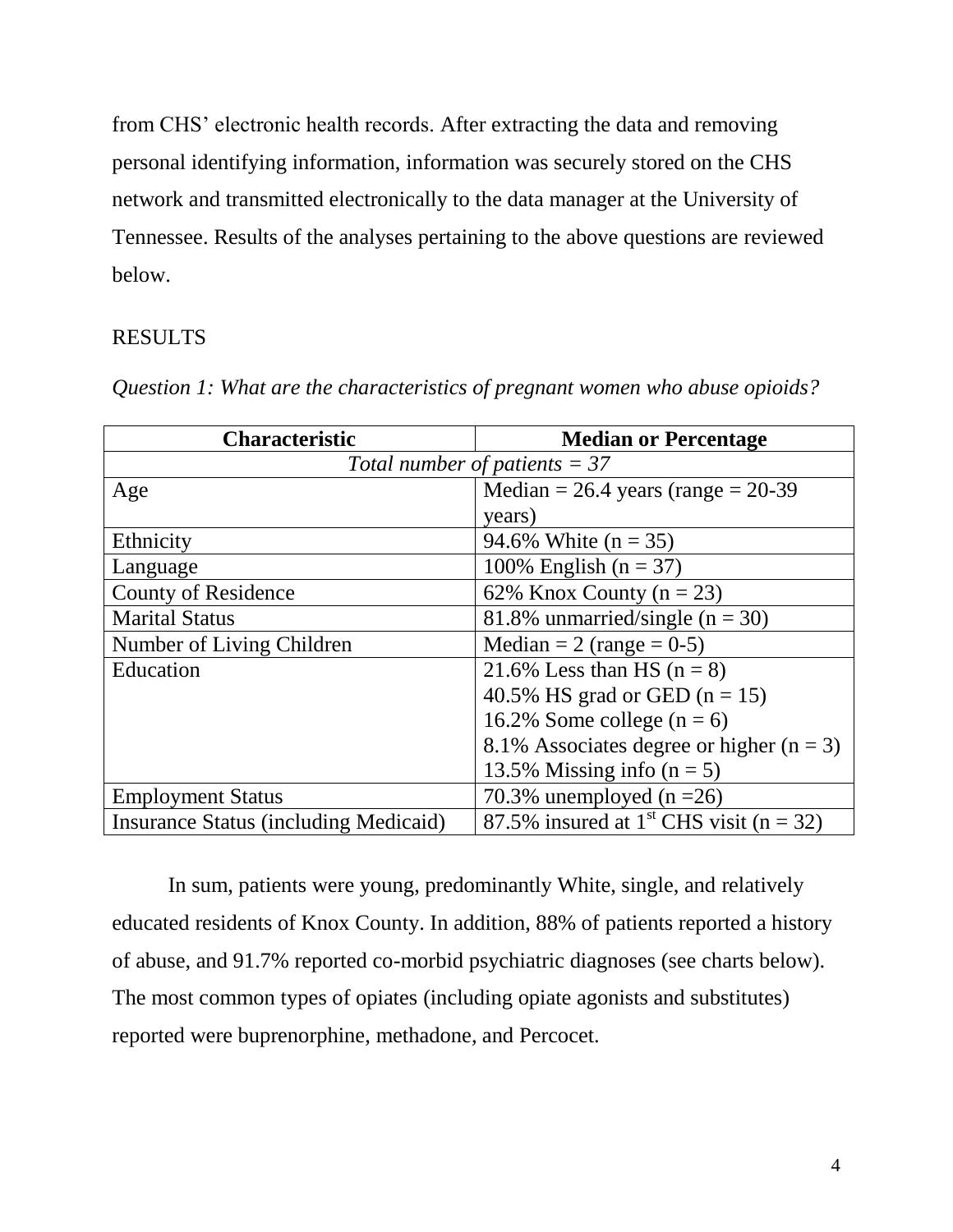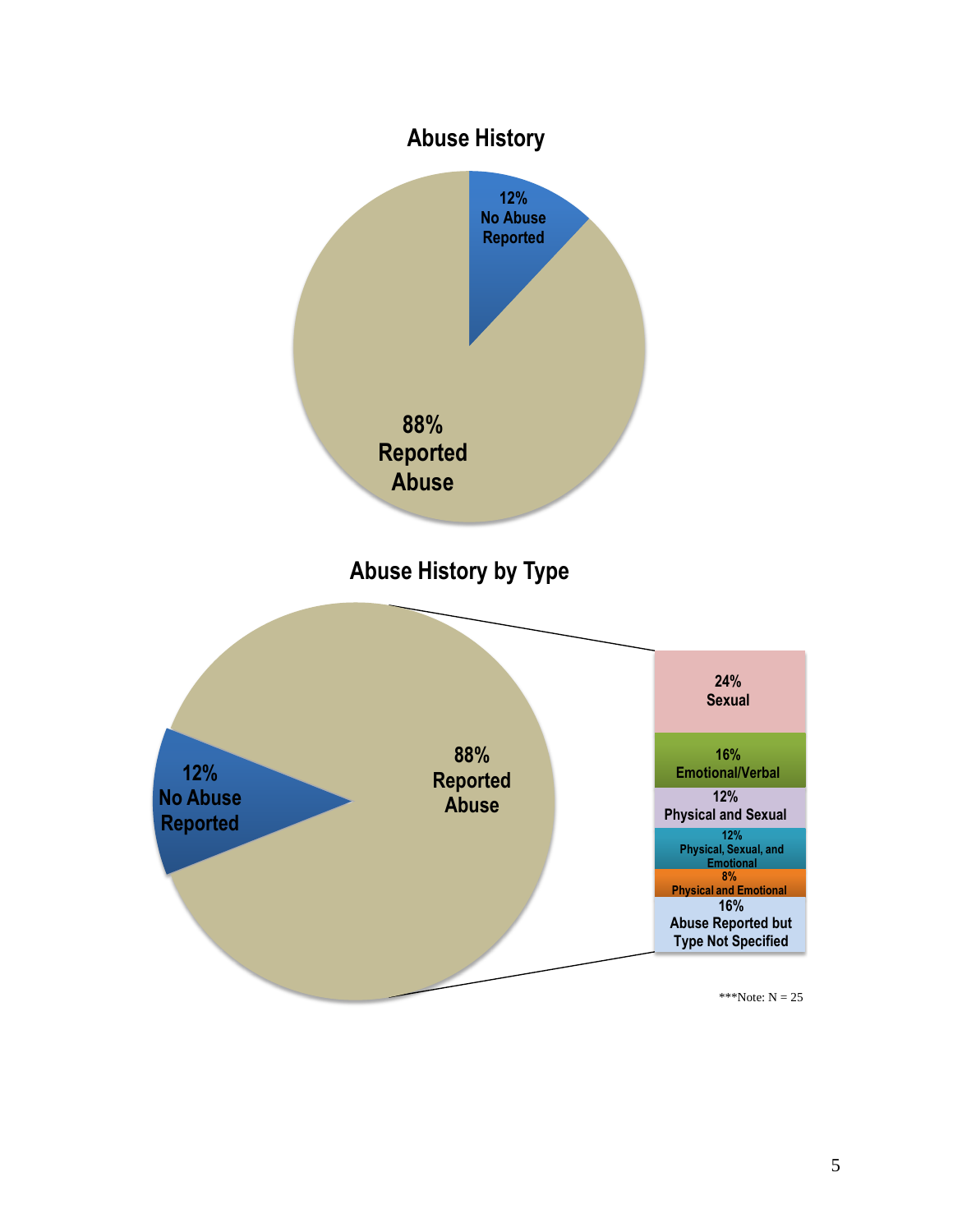

 $Missing = 2.7%$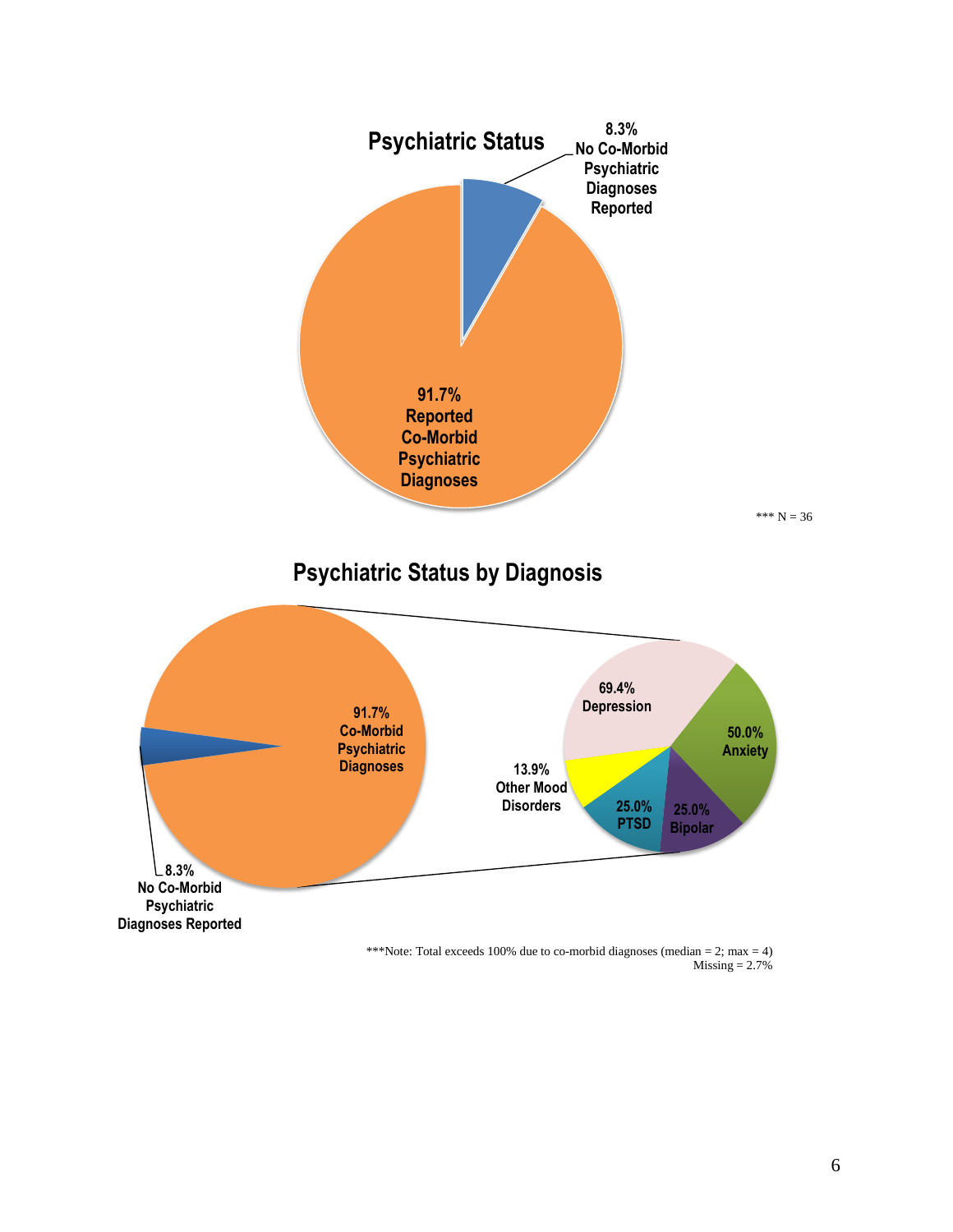*Question 2: What are the differences in maternal characteristics between women who are adherent to the treatment protocol and those who are not?*

Adherence to the CHS integrated care women's clinic treatment protocol was calculated based on number and timing of prenatal visits as well as the timing of the first CHS postpartum visit. The standards of the American College of Obstetrics and Gynecology (ACOG) recommend: 1) first prenatal visit during the first 8-10 weeks of pregnancy 2) one visit every four weeks to week 28 (ideal is 7 visits) 3) one visit every two weeks after week 28 (ideal is 3 visits), and 4) first postpartum visit within 56 days of delivery.

Using the ACOG guidelines, the number of total possible visits multiplied by 100 resulted in the percentage of fulfilled prenatal and postpartum visits. The Kotelchuck Index cuts (El-Monhandes et al., 2003; Department of Health and Human Services, 2013; Koroukian & Rimm, 2002; Magriples et al., 2008) were used to rank prenatal and postpartum care into three categories: inadequate (i.e., patient kept <50% of recommended number of appointments), intermediate (i.e., patient kept 50-79% of recommended number of appointments) and adequate (i.e., patient kept 80-100% of recommended number of appointments). This calculation was possible for 30 of the 37 women included in this evaluation. This information cannot be reported for the remaining seven women because the date of delivery was not available or the infant did not survive.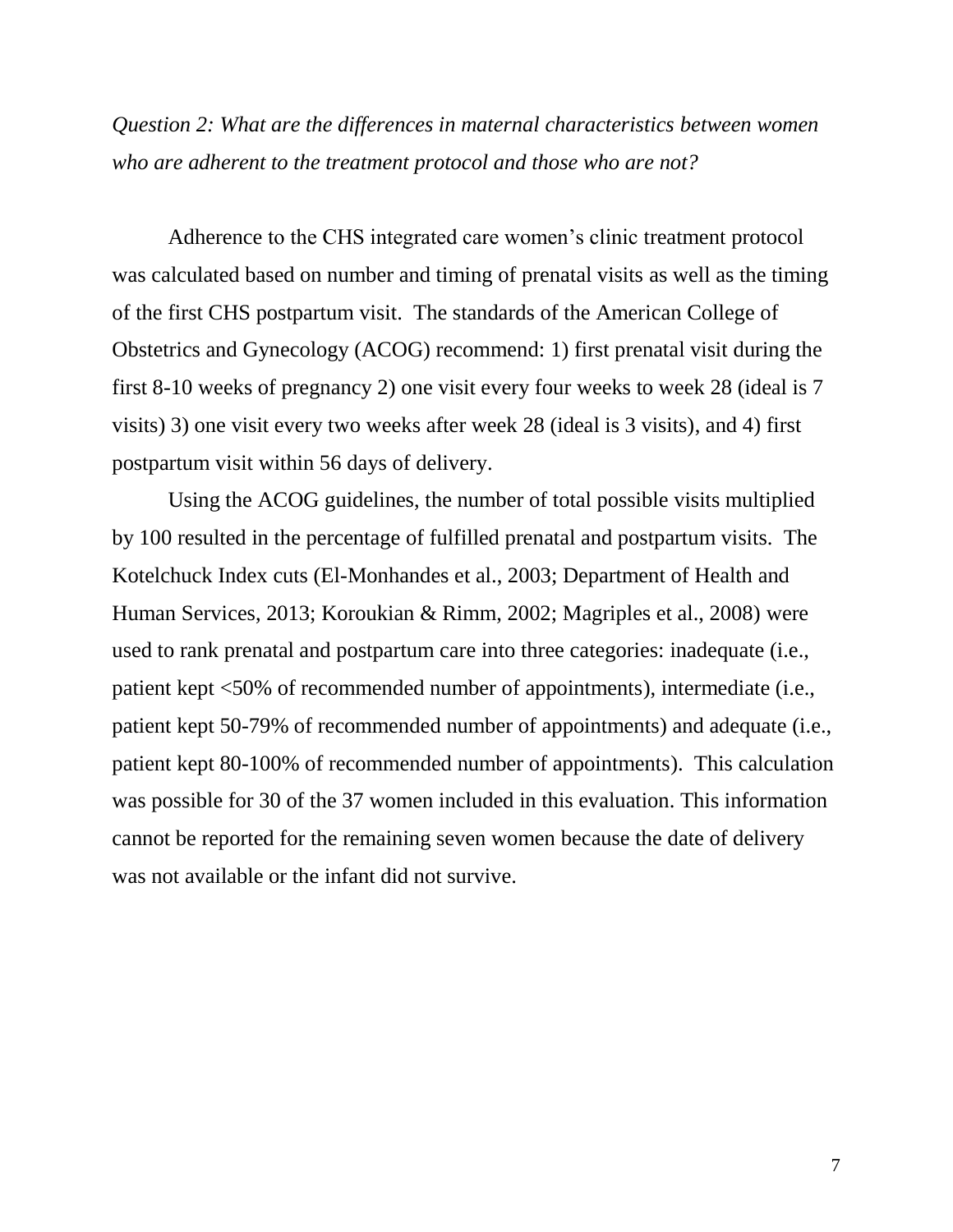

To compare the characteristics of the 30 women with available treatment adherence information, we divided the women into two groups: 1) inadequate and 2) intermediate or adequate. On average, the women with better treatment adherence (i.e., attended between 50 and 100% of ACOG recommended appointments) had more prenatal visits and entered prenatal care at an earlier gestational age compared to women with inadequate treatment adherence. They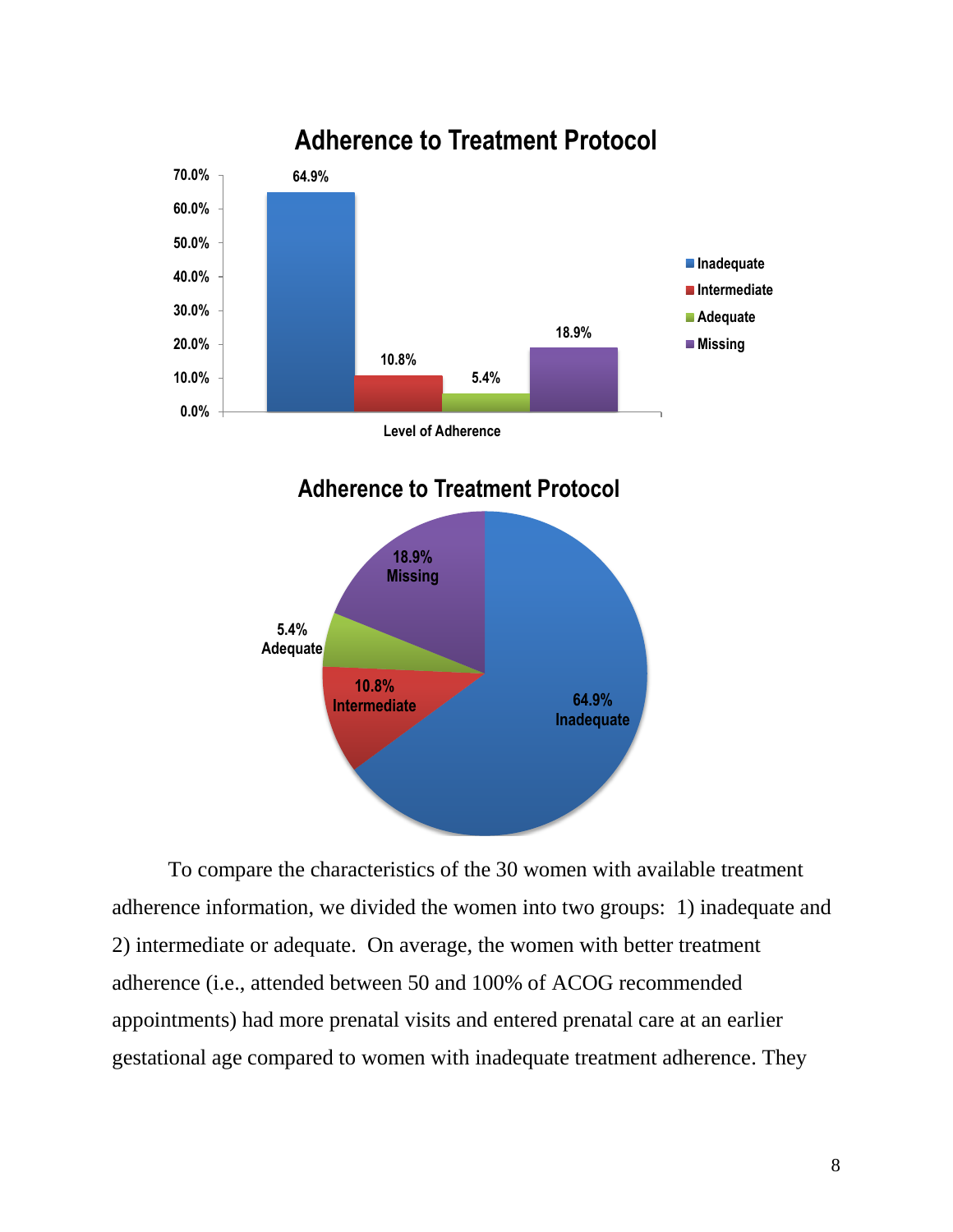also took more medications, including opiates, antibiotics, and psychotropics, than women with inadequate prenatal care (see chart below).



Women with better prenatal care adherence also had a significantly higher average number of behavioral health and case management visits compared to those with inadequate prenatal care (see chart below). No significant differences were found for any of the other characteristics reviewed for Question 1 of the study.

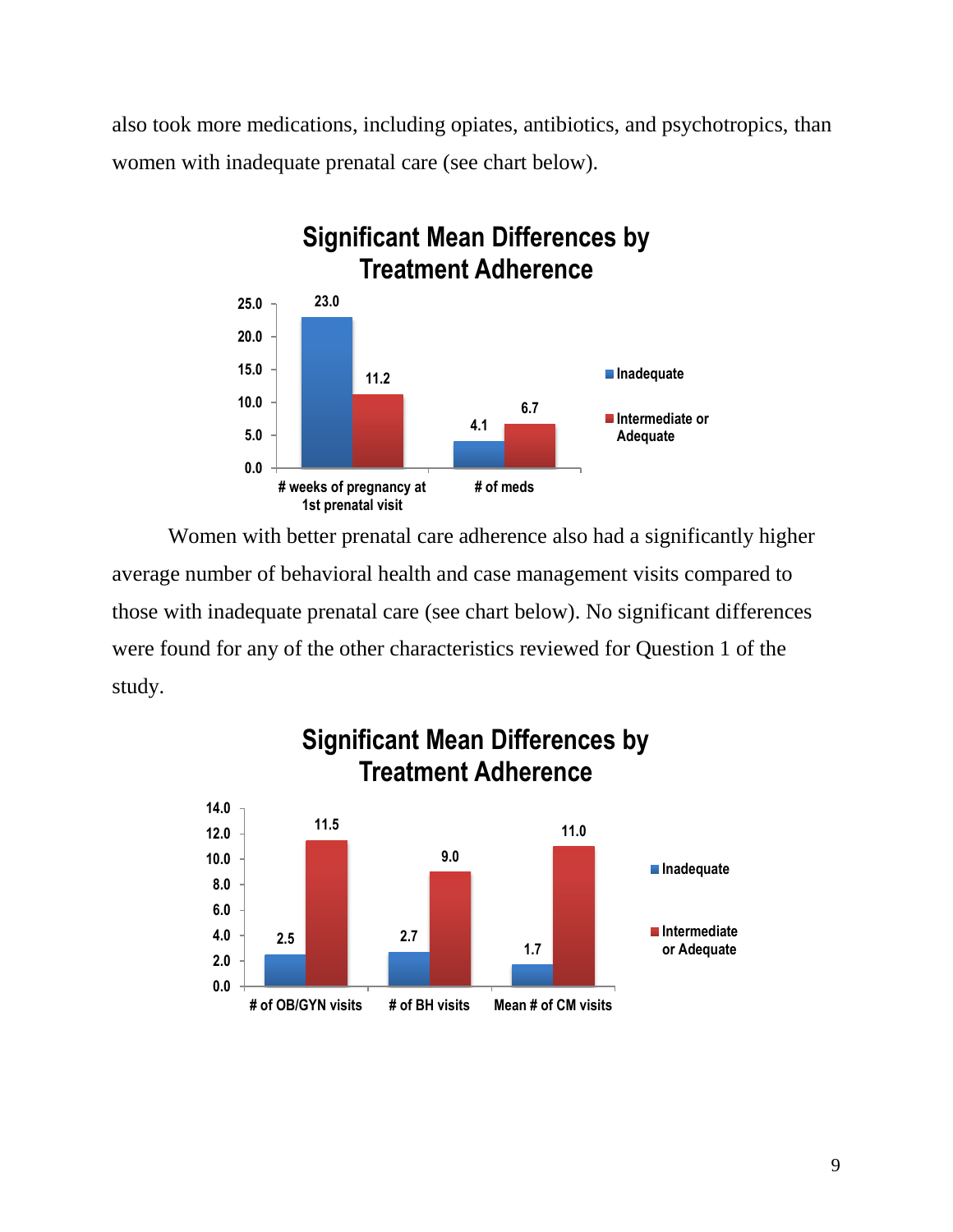*Question 3: What are the differences in infant NAS-related outcomes between women who are adherent to the treatment protocol and those who are not?*

Infant outcomes, including NAS diagnosis, were available for 23 of the 37 women. NAS infant outcomes are available in the table below.

| <b>NAS Status</b>                    | <b>Percentage</b>  |
|--------------------------------------|--------------------|
| No NAS                               | 65.2% ( $n = 15$ ) |
| <b>NAS</b>                           | $34.8\%$ (n = 8)   |
| Baby not yet born or neonatal demise | 5.4% $(n = 2)$     |
| Missing info                         | $32.4\%$ (n = 12)  |

Although not at the statistically significant level, additional analyses indicated a trend that women with a greater likelihood of having an infant with NAS required higher levels of prenatal care. For example, they were more likely to be classified as having received intermediate or adequate care.

Of the 37 women included in this evaluation, 12 received either methadone or buprenorphine assisted treatment (MAT) at some point during their pregnancy, and seven of the 23 infants for whom outcome data was available were born to mothers enrolled in MAT. No differences were found in adherence to the prenatal treatment protocol based upon their MAT status, however. As stated in the above table, of the 23 infants for whom outcome data was available, 8 were diagnosed with NAS at delivery. There was no statistically significant difference in the number of infants diagnosed with NAS based upon whether or not they were prescribed methadone or buprenorphine (see table below). Further analyses, however, indicated a descriptive statistical trend toward positive MAT status being related to a higher risk of NAS. Namely, women who received MAT treatment at some point in their pregnancy were more likely to have babies with NAS. Approximately 57% of infants diagnosed with NAS were born to mothers who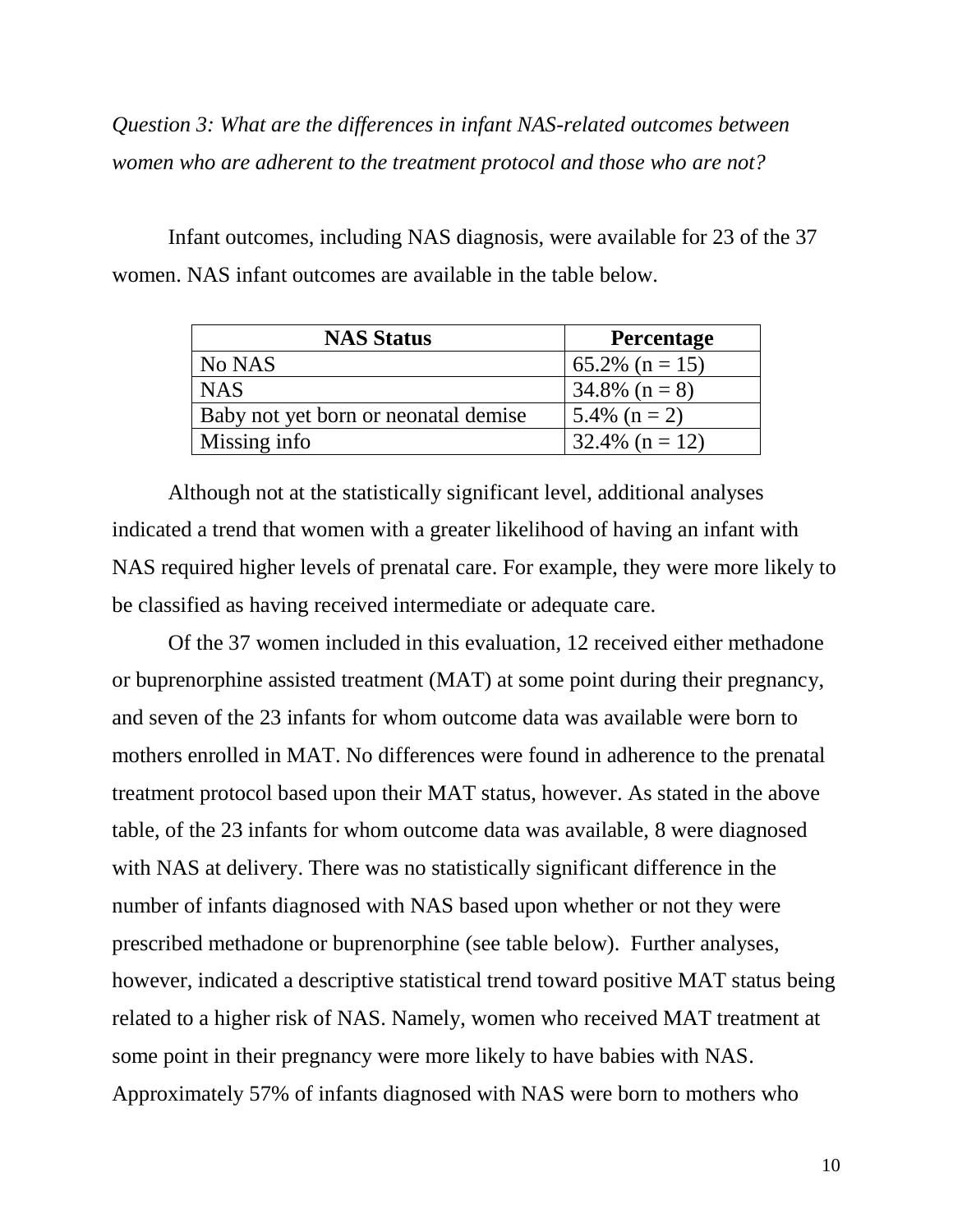were enrolled in MAT compared to 25% born to mothers who were not enrolled in MAT.

| <b>MAT Status</b>                     | <b>Number of Infants</b><br>Diagnosed with NAS |
|---------------------------------------|------------------------------------------------|
| Prescribed methadone or buprenorphine | $n = 4$                                        |
| Not prescribed methadone or           | $n = 4$                                        |
| buprenorphine                         |                                                |

## *Birth Control*

Of the 37 women included in this evaluation, 21 of them received postpartum birth control. See the table below for additional information regarding postpartum contraception.

| <b>Contraception Status</b>                      | <b>Percentage</b> |  |
|--------------------------------------------------|-------------------|--|
| Adopted postpartum contraception                 | 56.8% $(n = 21)$  |  |
| Discussed postpartum contraception but           | 16.2% $(n = 6)$   |  |
| did not initiate contraception                   |                   |  |
| No contraception information available           | 27% ( $n = 10$ )  |  |
| Time at Which Postpartum Contraception Initiated |                   |  |
| At the hospital                                  | 54% ( $n = 20$ )  |  |
| At postpartum visit                              | 2.7% $(n = 1)$    |  |
| <b>Type of Contraception Received</b>            |                   |  |
| Bilateral tubal ligation                         | 16.2% $(n = 6)$   |  |
| Depo Provera                                     | 27% ( $n = 10$ )  |  |
| Oral contraceptives                              | $13.5\%$ (n = 5)  |  |

# SUMMARY AND RECOMMENDATIONS

In sum, descriptive and evaluative analyses of the CHS Integrated Care Women's Clinic revealed the following findings:

 Patients were predominantly young, White, high-school educated, and single residents of Knox County, Tennessee. This finding is contrary to commonly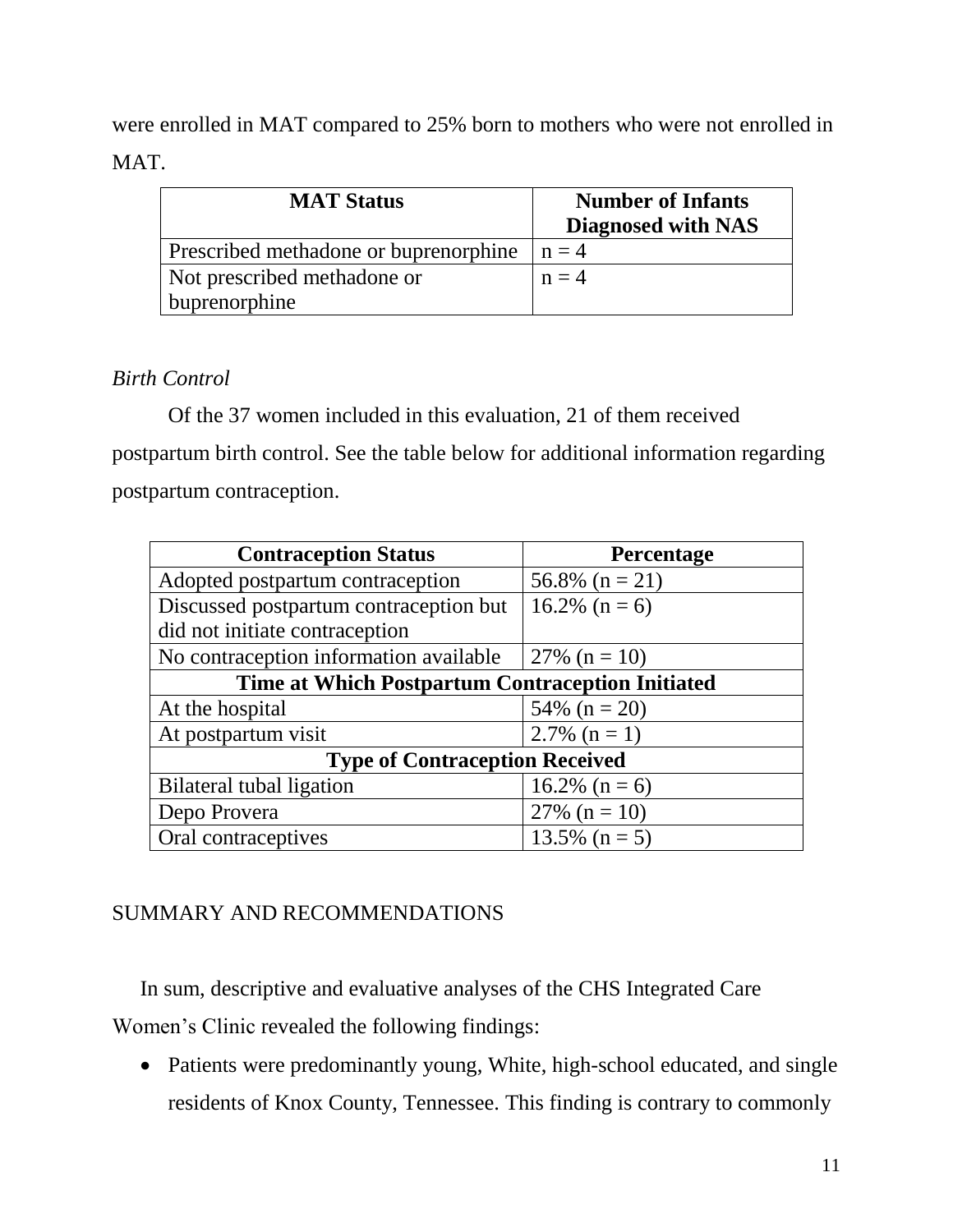held beliefs that substance abusing pregnant women are uneducated members of minority groups. While this could reflect a selection bias towards women who access care, this seems unlikely given the demographics of CHS' overall patient population, which reflects far more diversity in race, level of education, age, and marital status.

- The majority of women included in this evaluation reported a history of physical, sexual, and emotional abuse history. Of the 88% of women who reported abuse, nearly a quarter of them (24%) reported a sexual abuse history.
- 91.7% reported co-morbid psychiatric diagnoses, and depression was the most common of these co-morbid diagnoses.
- Over half of the women (64.9%) were classified as having received inadequate prenatal and/or postpartum care.
- Women who were classified as receiving intermediate or adequate prenatal and/or postpartum care also received more services including behavioral health consultant, case management, and OB/GYN visits.
- 65.2% of the women in CHS' integrated care program for whom infant outcome data was available delivered NAS-free infants. This rate is nearly twice the documented rate of infants born with NAS for addicted women who receive usual or no care.
- The majority of women in this evaluation received postpartum contraception; however, there were six who initiated discussion of the topic but did not subsequently adopt a method. Women in this patient population were notably less likely to utilize long-acting reversible contraception (LARC) including IUDs or implants, which are widely considered much more effective than other methods. These findings are consistent with recent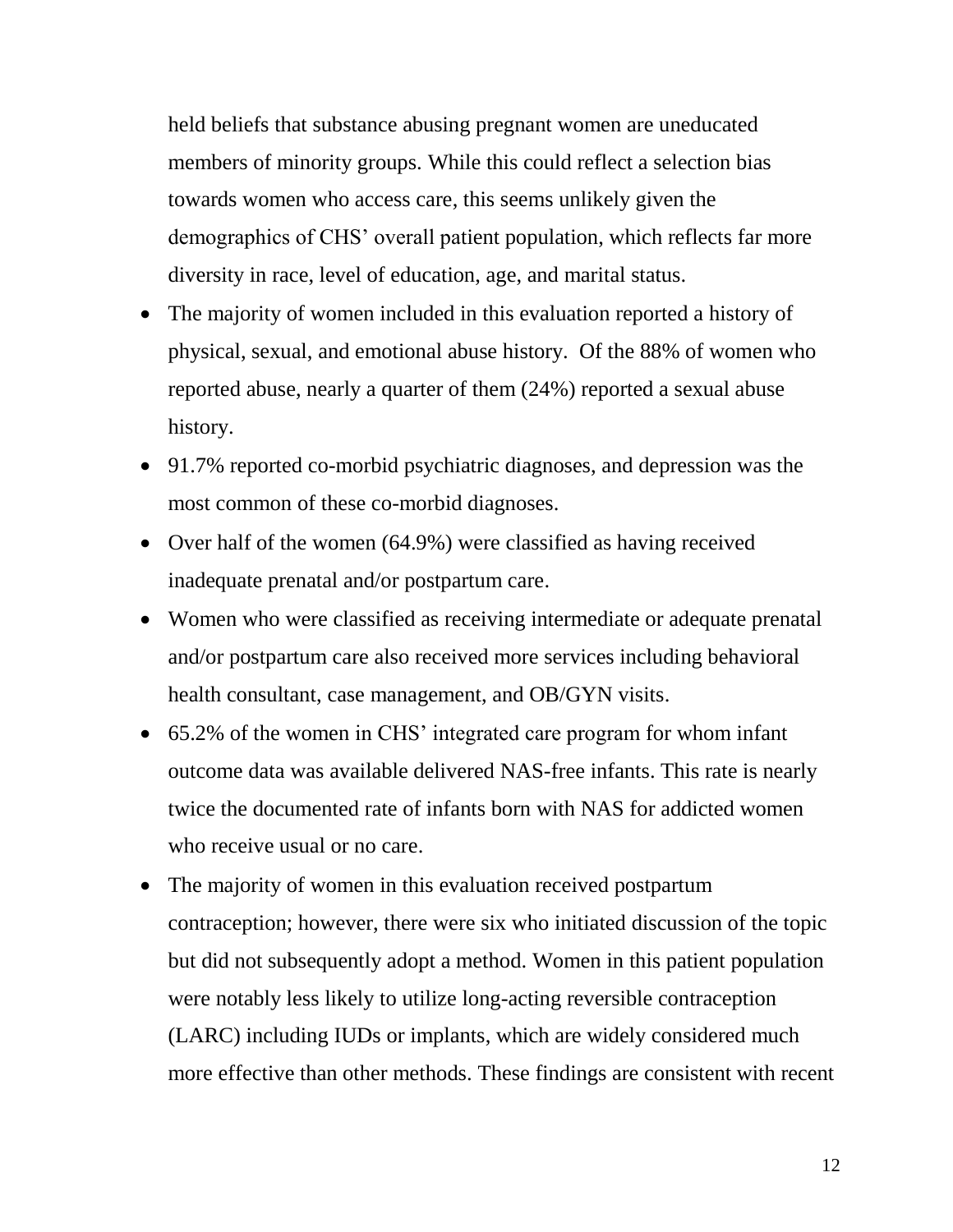research indicating that half of women in U.S. rely on methods of contraception that are of limited efficacy (White, Teal, & Potter, 2015) Although the women in the present study reported a median of two living children, research suggests that lack of access to LARC is associated with increased rates of unintended pregnancies during the first year following delivery.

 Although not statistically significant, there was a descriptive trend toward positive MAT status being related to positive NAS outcome, and this is consistent with the literature showing a relationship between MAT and NAS outcomes. In addition, this finding is consistent with TN Surveillance Data on NAS outcomes, which states that of the 366 new NAS cases to date, the source of maternal substances was supervised replacement therapy for 223 women or 60.9%.

Based upon these results, we offer the following take home points and recommendations to the TN Department of Health regarding critical components of optimal management of pregnant women abusing opioids.

- The women included in this evaluation were highly traumatized individuals with histories significant for multiple forms of abuse. Interventions and legislation designed to address the NAS epidemic must be mindful of the precipitants of substance abuse as well as the context in which substance use occurs for these pregnant women.
- In addition to the significant trauma history, women in this evaluation reported substantial rates of co-morbid psychiatric diagnoses. In fact, only three women reported that they did not have a co-morbid psychiatric diagnosis. These findings suggest that the NAS epidemic cannot be viewed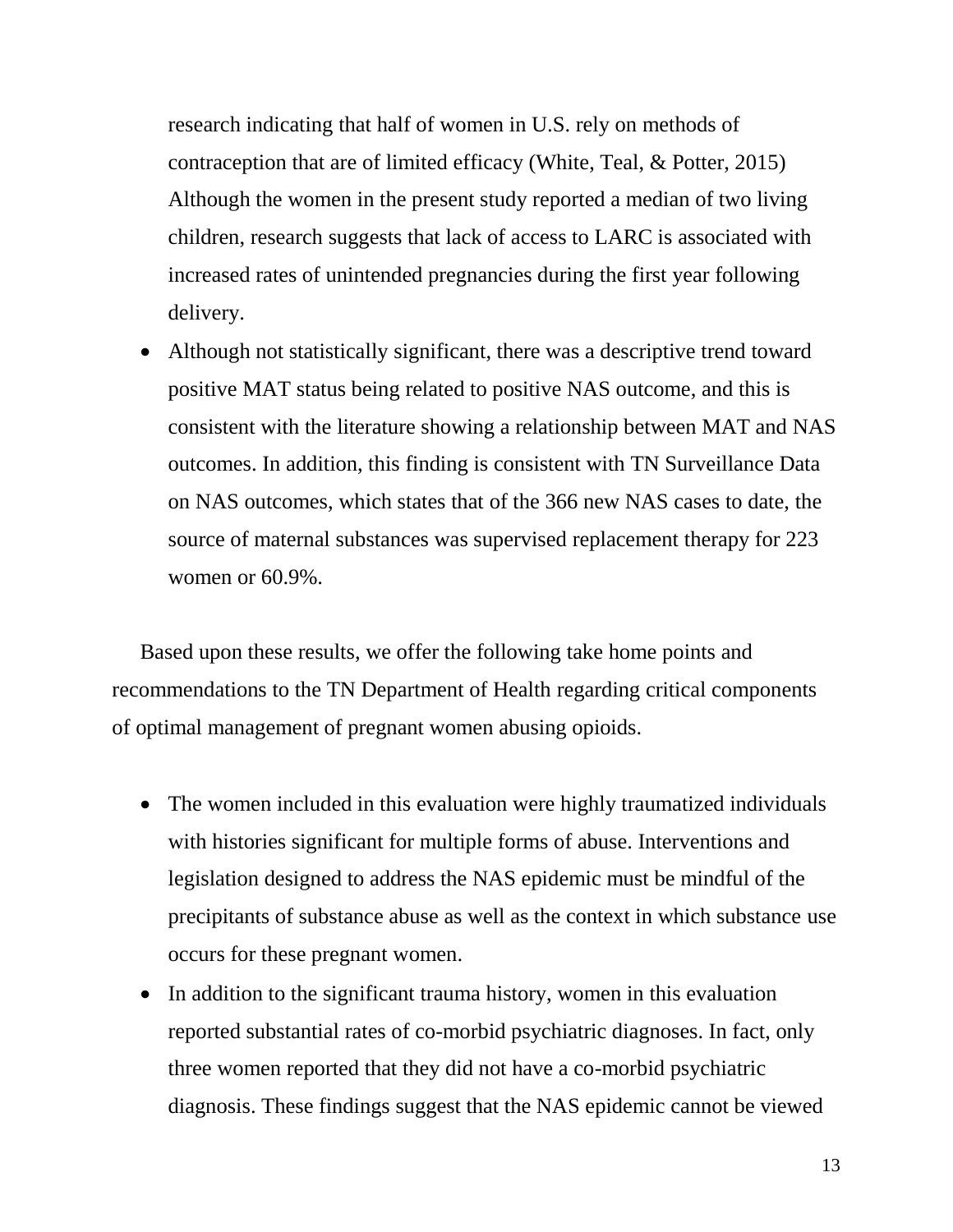within a substance abuse vacuum; there are other factors that play a role in the perpetuation of this problem. There is a need for comprehensive interventions that effectively attend to these underlying social determinants of illness and co-morbid psychological issues and that do not parcel out substance abuse above and beyond a woman's traumatic or psychological history.

- Many of the women were categorized as receiving inadequate prenatal care due to the delay in their first prenatal appointment. Active outreach and creative access strategies to further encourage pregnant women engaged in prenatal opioid use are needed to increase treatment adherence. For example, Cherokee Health Systems posts encouraging public health announcements to promote initiation of prenatal care especially for women with substance abuse concerns. While it is clear that multiple factors may be contributing to delayed access to prenatal care, fear of legal or negative consequences due to substance misuse during pregnant was identified as a deterrent to early engagement in care.
- That women classified as receiving intermediate or adequate prenatal and/or postpartum care received greater amounts and types of services also speaks to the importance of the availability of comprehensive services to address the myriad needs of substance abusing pregnant women. Although no significant findings were obtained based upon the amount and types of services received, these findings raise the question of the potential impact of markedly increased access to comprehensive medical and behavioral health care on the rates of NAS.
- Given the common utilization of contraceptive methods of limited efficacy and subsequent increase likelihood of pregnancy, efforts to educate women about contraception options and make readily, inexpensively, and

14